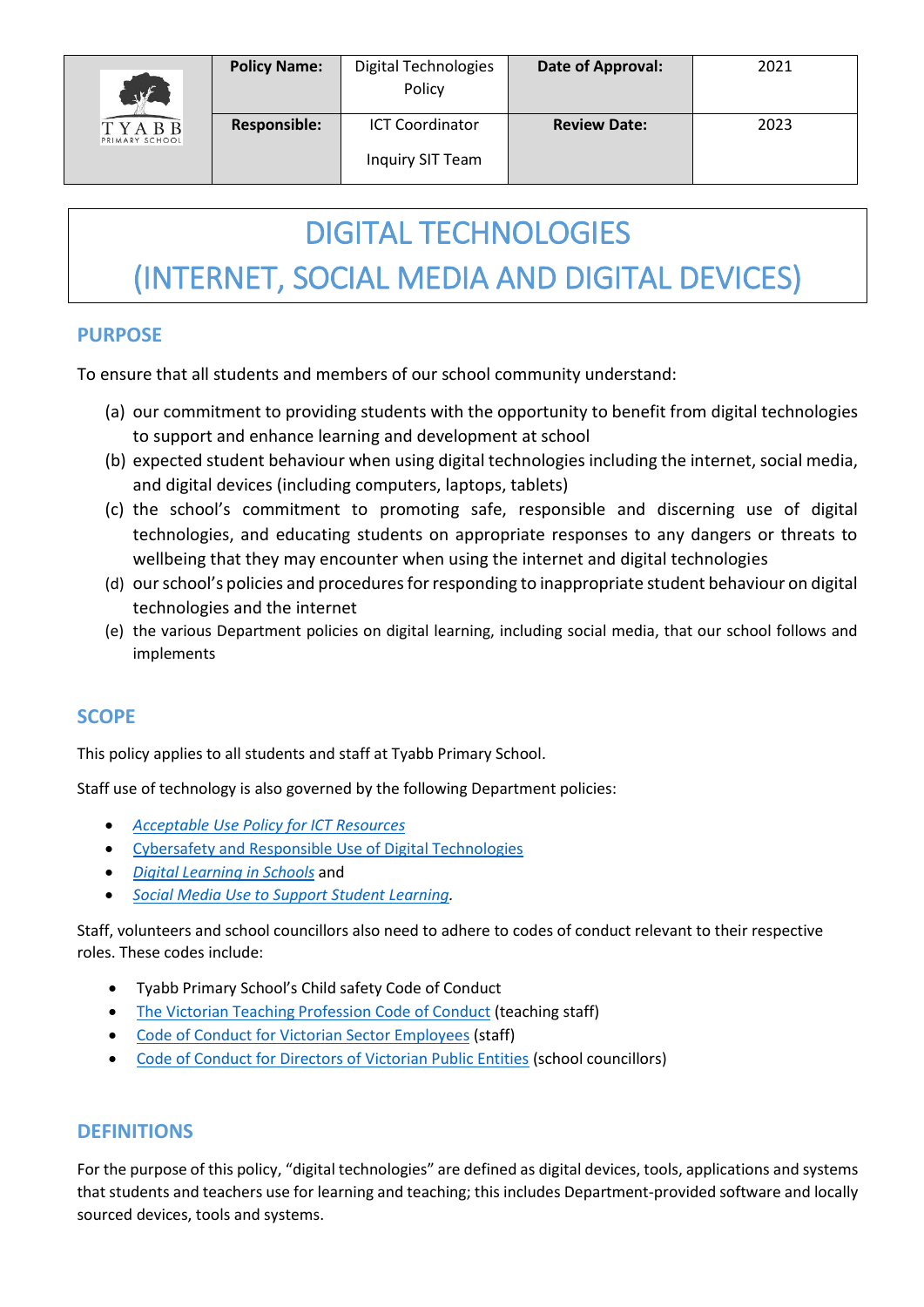#### **POLICY**

#### **Vision for digital technology at our school**

Tyabb Primary School understands that digital technologies including the internet, apps, computers and tablets provide students with rich opportunities to support learning and development in a range of ways.

Through increased access to digital technologies, students can benefit from enhanced learning that is interactive, collaborative, personalised and engaging. Digital technologies enable our students to interact with and create high quality content, resources and tools. It also enables personalised learning tailored to students' particular needs and interests and transforms assessment, reporting and feedback, driving new forms of collaboration and communication.

Tyabb Primary School believes that the use of digital technologies at school allows the development of valuable skills and knowledge and prepares students to thrive in our globalised and inter-connected world. Our school's vision is to empower students to use digital technologies to reach their personal best and fully equip them to contribute positively to society as happy, healthy young adults.

#### **Safe and appropriate use of digital technologies**

Digital technology, if not used appropriately, may present risks to users' safety or wellbeing. At Tyabb Primary School, we are committed to educating all students to be safe, responsible and discerning in the use of digital technologies, equipping them with skills and knowledge to navigate the digital age.

At Tyabb Primary School, we:

- use online sites and digital tools that support students' learning, and focus our use of digital technologies on being learning-centred
- restrict the use of digital technologies in the classroom to specific uses with targeted educational or developmental aims
- supervise and support students using digital technologies in the classroom
- effectively and responsively address any issues or incidents that have the potential to impact on the wellbeing of our students
- have programs in place to educate our students to be promoting safe, responsible and discerning use of digital technologies, including cyber safety lessons during our start up program
- educate our students about digital issues such as online privacy, intellectual property and copyright, and the importance of maintaining their own privacy online
- actively educate and remind students of our *Student Engagement* policy that outlines our School's values and expected student behaviour, including online behaviours
- have an Acceptable Use Agreement outlining the expectations of students when using digital technology at school
- use clear protocols and procedures to protect students working in online spaces, which includes reviewing the safety and appropriateness of online tools and communities, removing offensive content at earliest opportunity
- educate our students on appropriate responses to any dangers or threats to wellbeing that they may encounter when using the internet and other digital technologies
- provide a filtered internet service to block access to inappropriate content
- refer suspected illegal online acts to the relevant law enforcement authority for investigation
- support parents and carers to understand safe and responsible use of digital technologies and the strategies that can be implemented at home through regular updates in our newsletter and annual information sheets.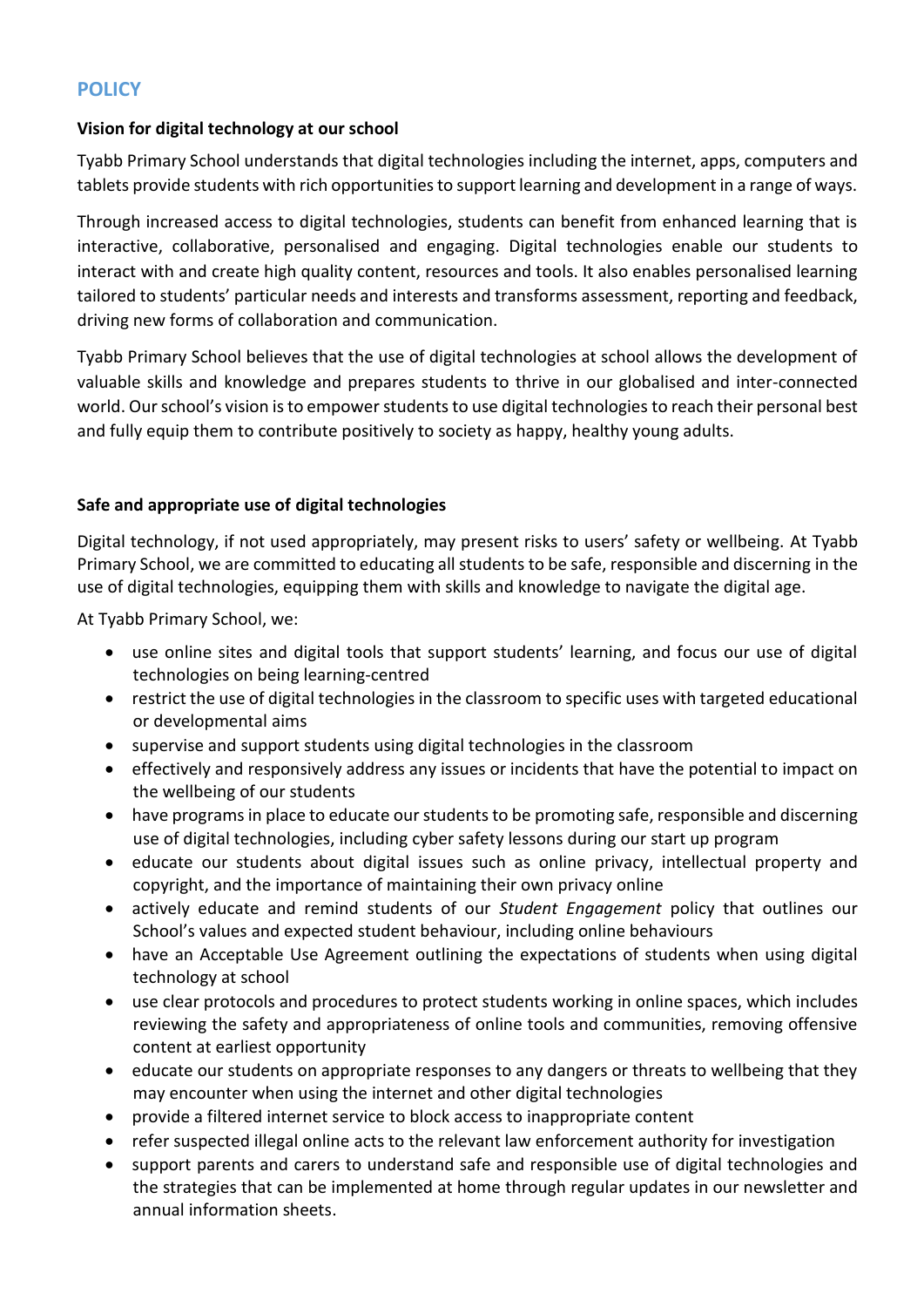Distribution of school owned devices to students will only be permitted where students and their parents/carers have completed a signed Acceptable Use Agreement.

It is the responsibility of all students to protect their own password and not divulge it to another person. If a student or staff member knows or suspects an account has been used by another person, the account holder must notify the Principal, Assistant Principal, ICT Coordinator or Classroom Teacher as appropriate, immediately.

All messages created, sent or retrieved on the school's network are the property of the school. The school reserves the right to access and monitor all messages and files on the computer system, as necessary and appropriate. Communications including text and images may be required to be disclosed to law enforcement and other third parties without the consent of the sender.

#### Social media use

Our school follows the Department's policy on [Social Media Use to Support Learning](https://www2.education.vic.gov.au/pal/social-media/policy) to ensure social media is used safely and appropriately in student learning and to ensure appropriate parent notification occurs or, where required, consent is sought. Where the student activity is visible to the public, it requires consent.

In accordance with the Department's policy on social media, staff will not 'friend' or 'follow' a student on a personal social media account, or accept a 'friend' request from a student using a personal social media account unless it is objectively appropriate, for example where the student is also a family member of the staff.

If a staff member of our school becomes aware that a student at the school is 'following' them on a personal social media account, Department policy requires the staff member to ask the student to 'unfollow' them, and to notify the school and/or parent or carer if the student does not do so.

#### **Student behavioural expectations**

When using digital technologies, students are expected to behave in a way that is consistent with Tyabb Primary School's Statement of Values, Student Wellbeing and Engagement policy, and Bullying Prevention policy.

When a student acts in breach of the behaviour standards of our school community (including cyberbullying, using digital technologies to harass, threaten or intimidate, or viewing/posting/sharing of inappropriate or unlawful content), Tyabb Primary School will institute a staged response, consistent with our policies and the Department's Student Engagement and Inclusion Guidelines.

Breaches of this policy by students can result in a number of consequences which will depend on the severity of the breach and the context of the situation. This includes:

- removal of network access privileges
- removal of email privileges
- removal of internet access privileges
- removal of printing privileges
- other consequences as outlined in the school's Student Wellbeing and Engagement and Bullying Prevention policies.

#### **REVIEW CYCLE**

This policy was last updated on the 20<sup>th</sup> May 2021 and is scheduled for review in March 2022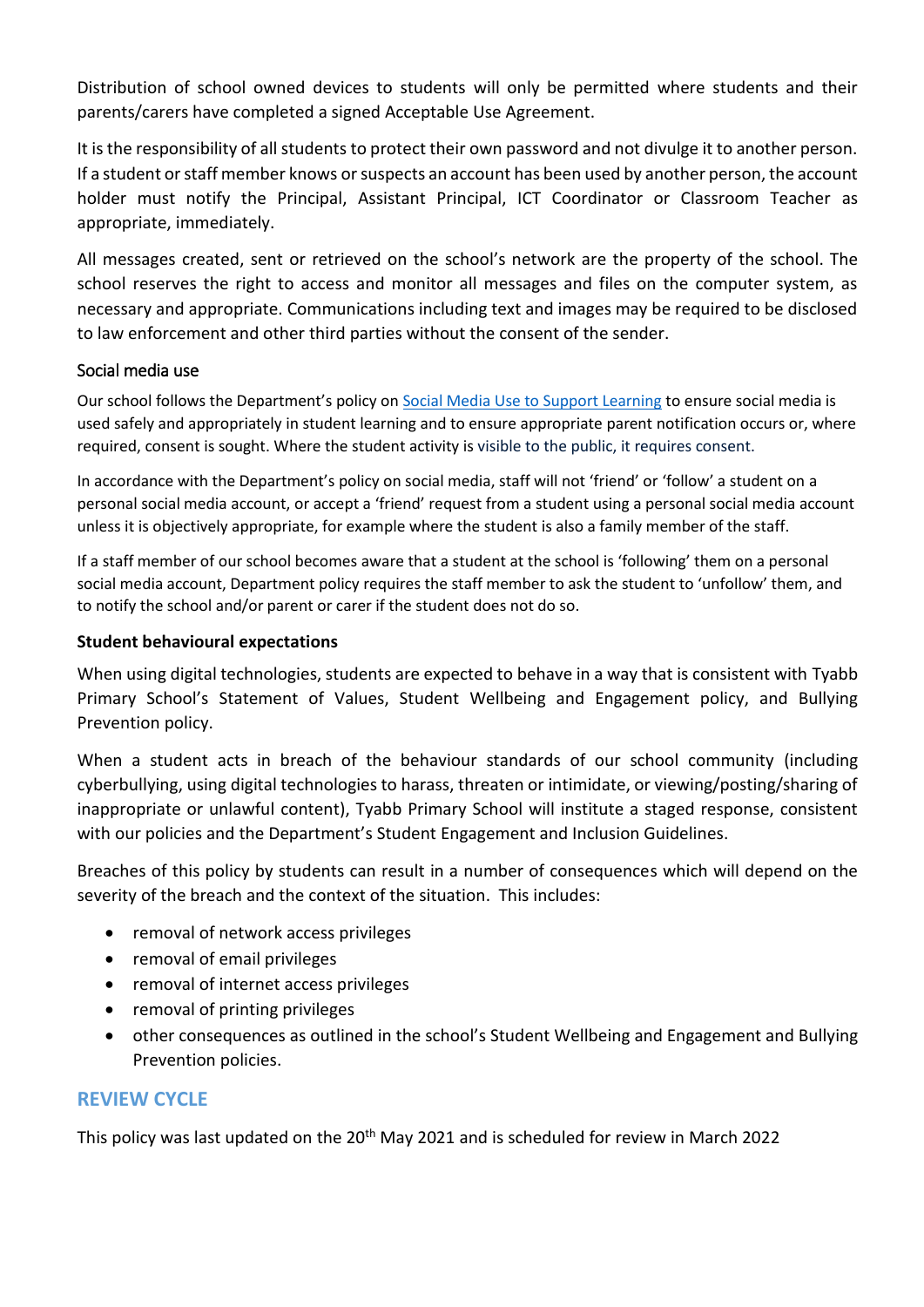# **Acceptable Use Agreement**



### **School profile statement**

At Tyabb Primary School we support the right of all members of the school community to access safe and inclusive learning environments, including digital and online spaces. This form outlines the School's roles and responsibilities in supporting safe digital learning, as well as the expected behaviours we have of our students when using digital or online spaces.

At our School we:

- Have a **Student Engagement Policy** that outlines our School's values and expected student behaviour. This Policy includes online behaviours.
- Have programs in place to educate our students to be safe and responsible users of digital technologies;
- Educate out students about digital issues such as online privacy, intellectual property and copyright;
- Supervise and support students using digital technologies in the classroom;
- Use clear protocols and procedures to protect students working in online spaces. This includes reviewing the safety and appropriateness of online tools and communities, removing offensive content at earliest opportunity, and other measures;
- See: [Duty of Care and Supervision](http://www.education.vic.gov.au/about/programs/bullystoppers/Pages/prindutycare.aspx)  [www.education.vic.gov.au/about/programs/bullystoppers/Pages/prindutycare.aspx](http://www.education.vic.gov.au/about/programs/bullystoppers/Pages/prindutycare.aspx)
- Provide a filtered internet service to block inappropriate content. We acknowledge, however, that full protection from inappropriate content cannot be guaranteed
- Use online sites and digital tools that support students' learning;
- Address issues or incidents that have the potential to impact on the wellbeing of our students;
- Refer suspected illegal online acts to the relevant Law Enforcement authority for investigation;
- Support parents and care-givers to understand safe and responsible use of digital technologies and the strategies that can be implemented at home. The following resources provide current information from both the [Department of Education &](http://www.education.vic.gov.au/about/programs/bullystoppers/Pages/parentmodules.aspx)  [Training](http://www.education.vic.gov.au/about/programs/bullystoppers/Pages/parentmodules.aspx) and The Children's eSafety Commission:
	- o [Bullystoppers Parent Interactive Learning Modules](http://www.education.vic.gov.au/about/programs/bullystoppers/Pages/parentmodules.aspx) [www.education.vic.gov.au/about/programs/bullystoppers/Pages/parentmodules.aspx](http://www.education.vic.gov.au/about/programs/bullystoppers/Pages/parentmodules.aspx)
	- o [iParent | Office of the Children's eSafety Commissioner](https://www.esafety.gov.au/education-resources/iparent) [\(https://www.esafety.gov.au/education-resources/iparent\)](https://www.esafety.gov.au/education-resources/iparent)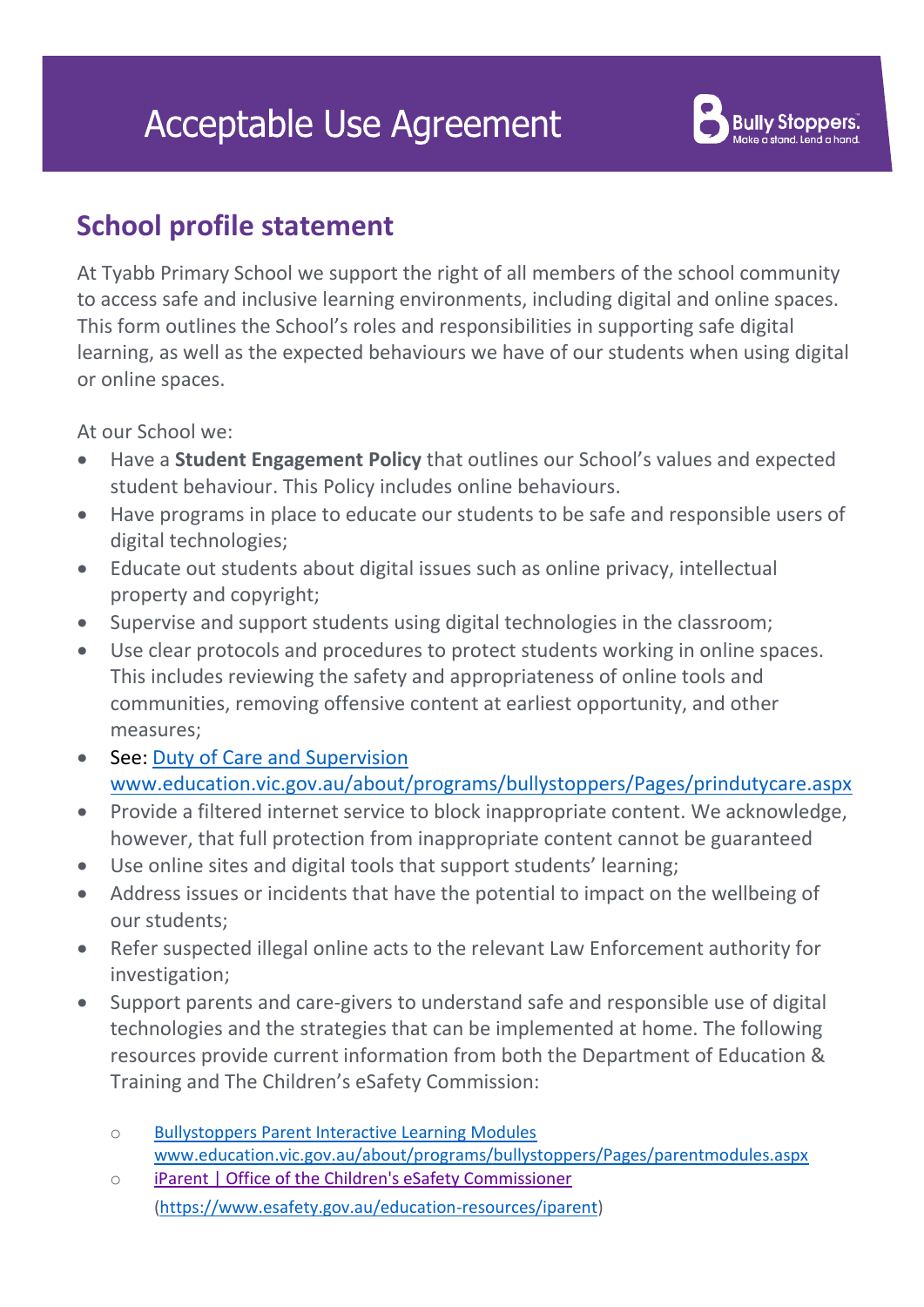

### **Student declaration**

When I use digital technologies I **communicate respectfully** by:

- always thinking and checking that what I write or post is polite and respectful
- being kind to my friends and classmates and thinking about how the things I do or say online might make them feel (*ask students to reflect on how they would feel*.)
- not sending mean or bullying messages or forwarding them to other people.
- creating and presenting my own work, and if I copy something from online, letting my audience know by sharing the website link to acknowledge the creator.

When I use digital technologies I **protect personal information** by being aware that my full name, photo, birthday, address and phone number is personal information and is not to be shared online. This means I:

- protect my friends' information in the same way
- protect my passwords and don't share them with anyone except my parent
- only ever join spaces with my parents or teacher's guidance and permission
- never answer questions online that ask for my personal information
- know not to post three or more pieces of identifiable information about myself.

When I use digital technologies I **respect myself and others** by thinking about what I share online. This means I:

- stop to think about what I post or share online
- use spaces or sites that are appropriate, and if I am not sure I ask a trusted adult for help
- protect my friends' full names, birthdays, school names, addresses and phone numbers because this is their personal information
- speak to a trusted adult if I see something that makes me feel upset or if I need help
- speak to a trusted adult if someone is unkind to me or if I know someone else is upset or scared
- don't deliberately search for something rude or violent
- turn off or close the screen if I see something I don't like and tell a trusted adult
- am careful with the equipment I use.

At school we/I have:

- discussed ways to be a safe, responsible and ethical user of digital technologies.
- presented my ideas around the ways that I can be a smart, safe, responsible and ethical user of digital technologies.

#### **I will use this knowledge at school and everywhere I use digital technologies**

**(This agreement will be discussed at school during cyber safety lessons. Students will acknowledge and sign the agreement at the start of each year.)**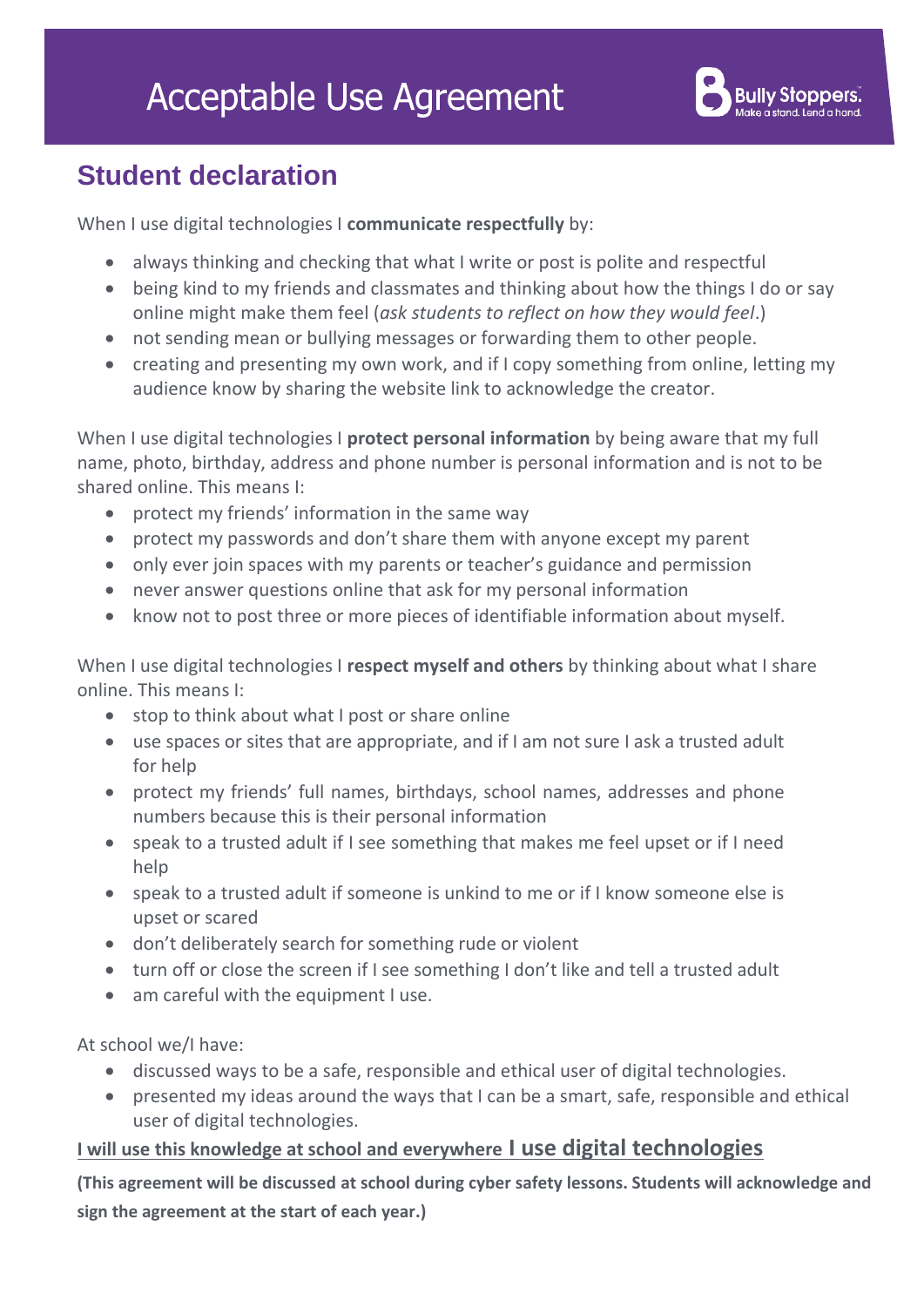### **My ideas on safe and responsible behaviour**

When I use digital technologies **I communicate respectfully.** This means I:

(write or draw…)

When I use digital technologies I **protect personal information.** This means I:

(write or draw…)

When I use digital technologies I **respect myself and others.** This means I:

(write or draw…)